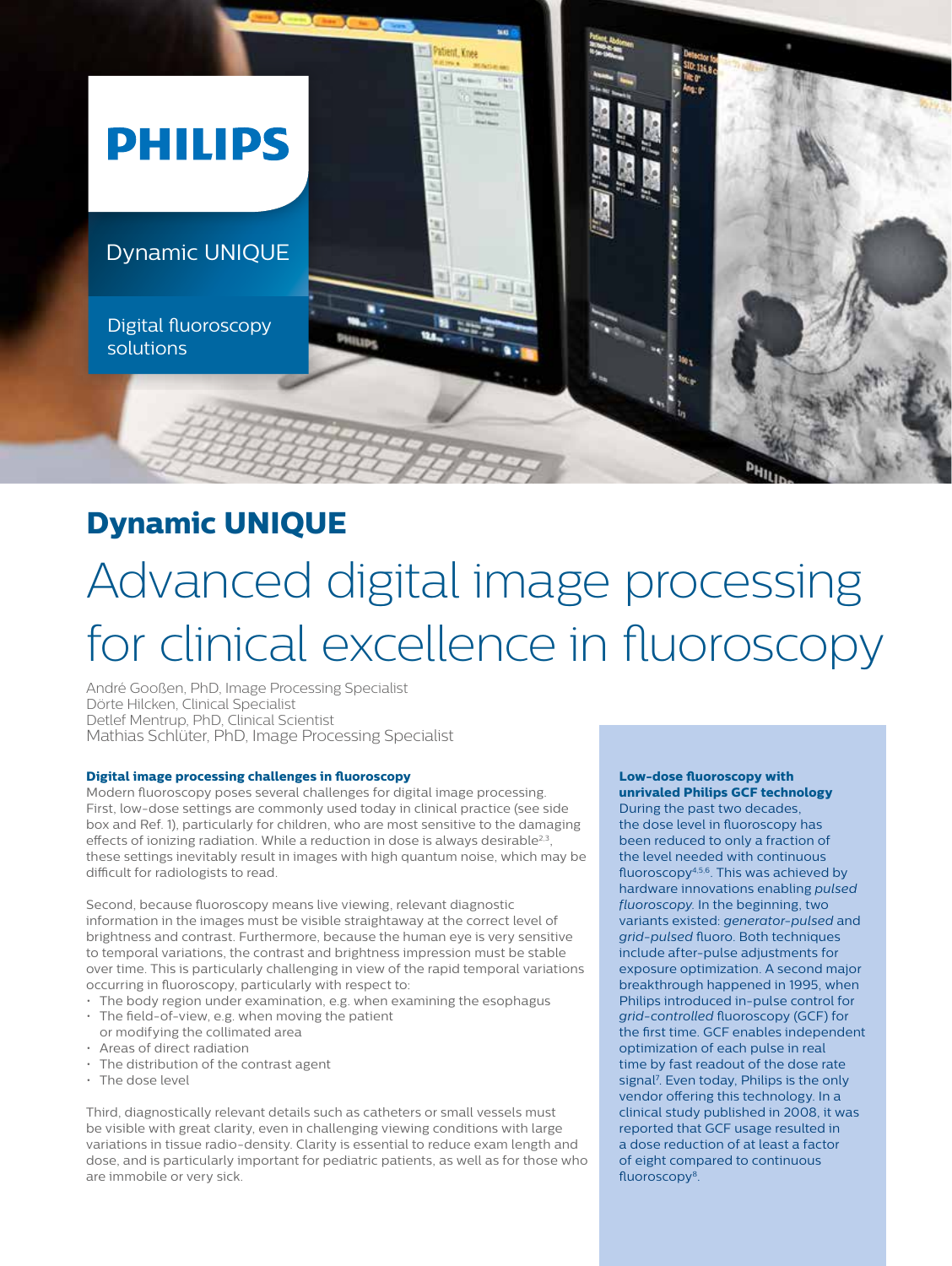#### **Intelligent spatio-temporal noise suppression**

Dynamic UNIQUE combines noise suppression by temporal averaging (inter-frame) and spatial noise suppression (intra-frame).

#### Temporal noise suppression

Temporal averaging, which accumulates the dose of successive frames, results in a depiction of static anatomical structures that mimics high-dose acquisition. However, it may fail in areas of motion. Dynamic UNIQUE suppresses temporal averaging when movement is detected, preventing lag and shadowing of moving structures.

#### Spatial noise suppression<sup>\*</sup>

In moving regions of the image and if the sequences are very short, Dynamic UNIQUE applies spatial noise suppression. It uses a physical noise model to assess the contrast-to-noise ratio, which allows for structure-adaptive noise suppression within a single frame. The strength of the spatial noise suppression is adapted to the strength of the temporal noise reduction in adjacent areas. As a result, the image noise level is kept consistently low over the entire image.

**Figure 1: Example of spatio-temporal noise suppression. Noise Conventional noise suppression Dynamic UNIQUE noise suppression Lag effect No lag effect**

Noise suppression by simple temporal averaging produces a strong lag artifact of the moving catheter such that the actual catheter position cannot be determined.

Original image without noise suppression. Moise suppression by simple temporal Dynamic UNIQUE reduces noise efficiently through the intelligent combination of spatial and temporal noise suppression, without image lag.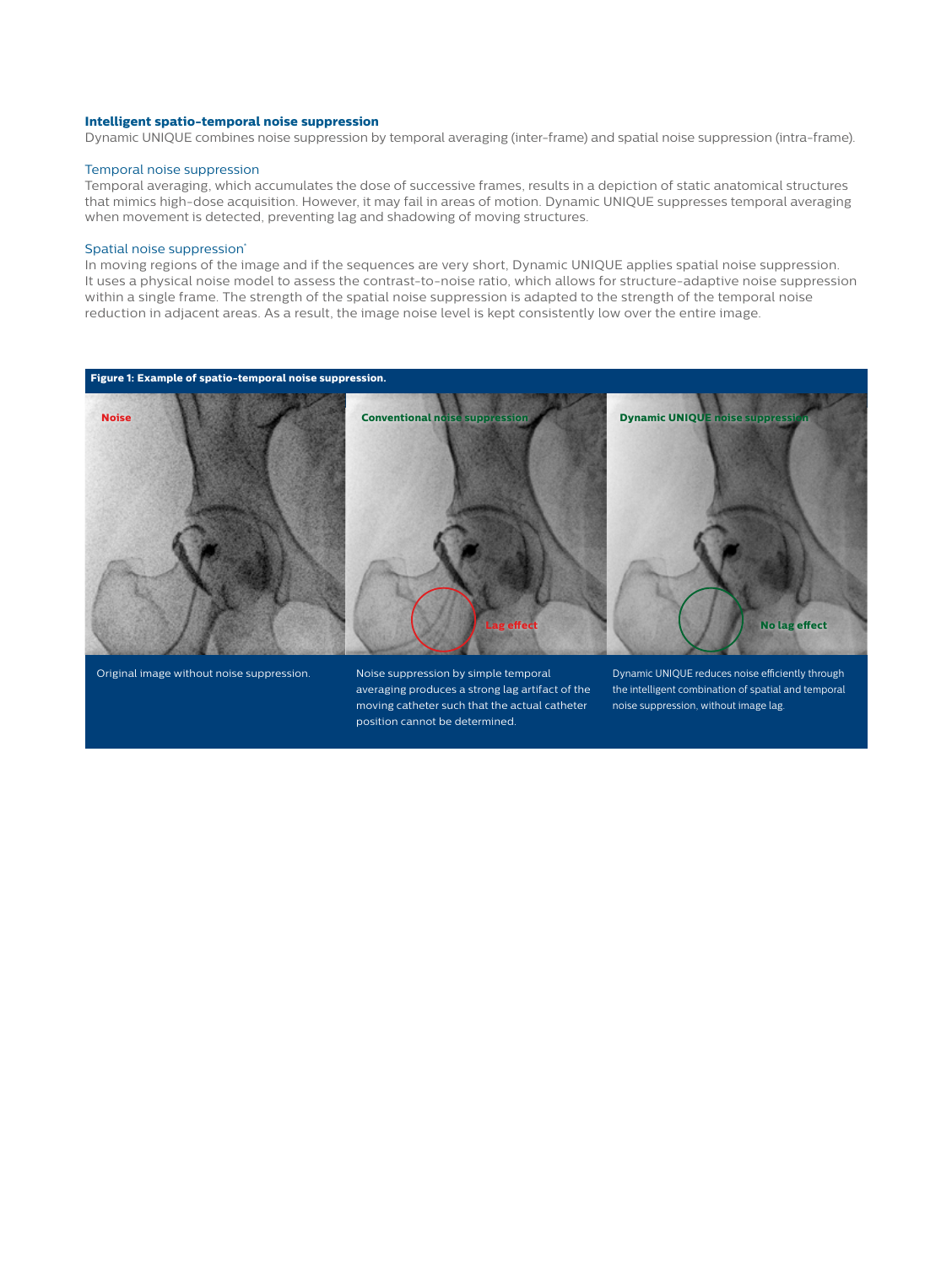#### **Temporal brightness stabilization**

When the dose level or the field-of-view is modified (e.g., by modifying its size, by shifting it from the body center to the periphery, or by moving the patient), Dynamic UNIQUE automatically determines the signal level in the anatomical region and maps it to an appropriate brightness level. Areas of direct radiation are reliably detected and excluded from the brightness adjustment\* . In contrast, simpler methods include areas of direct radiation in adjustments, resulting in dark images and obscured anatomy, as well as annoying flickering.



Fluoroscopy sequence without temporal brightness stabilization. The anatomical details are visible only after correct positioning of the anatomy.



Dynamic UNIQUE determines the signal level in the anatomical region reliably detecting areas of direct radiation. It maps this signal level to an appropriate brightness level regardless of positioning.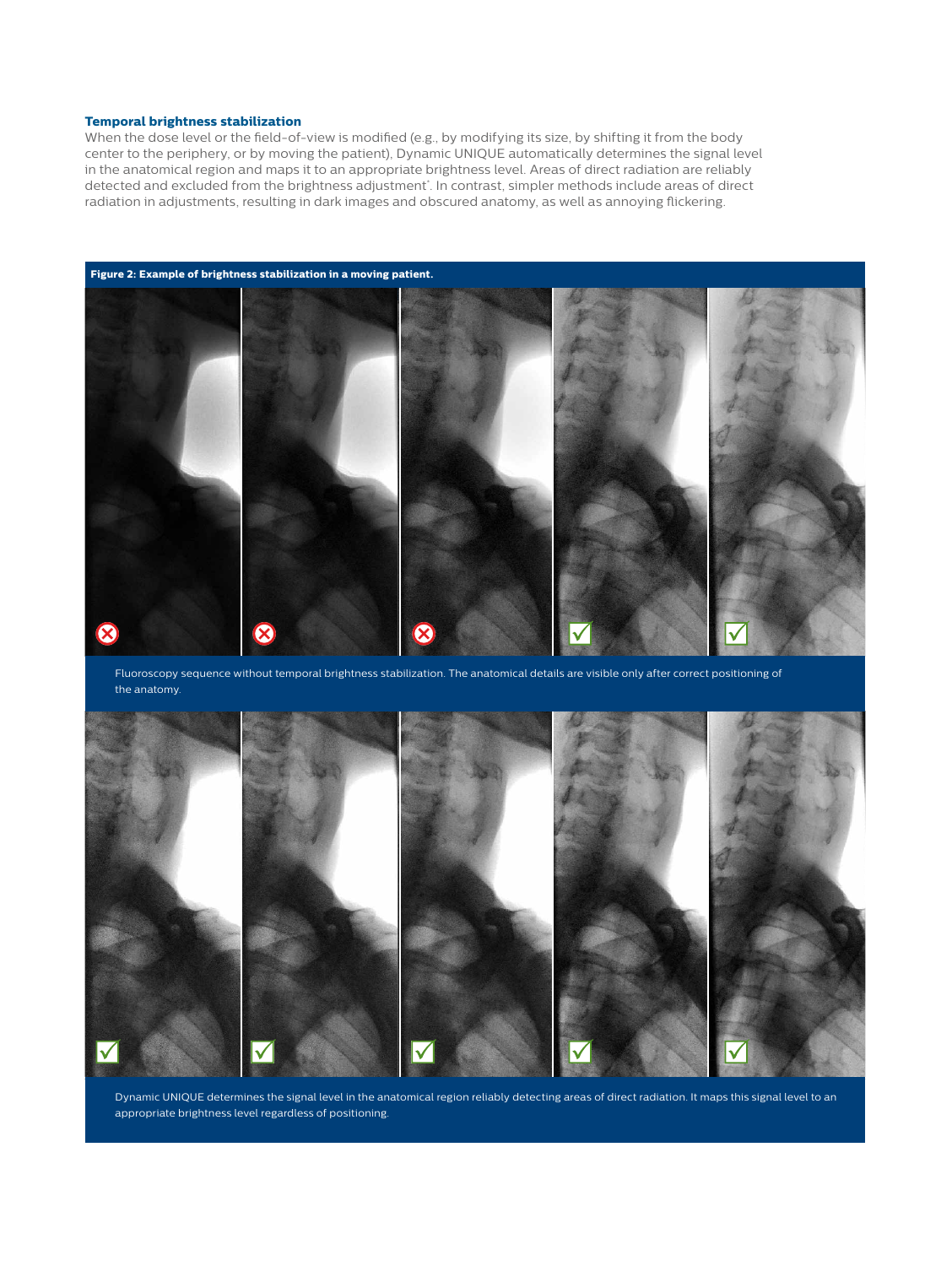#### **Real-time multiscale image enhancement**

Dynamic UNIQUE is a second-generation multiscale image enhancement that provides a high level of detail, according to the diagnostic need, in real time. Each and every single frame is fully processed, without significant additional computation time (below 14 ms for fluoroscopy, below 55 ms for exposures), even at very high frame rates (up to 30 fps). Therefore, the diagnostically important image content is optimally enhanced according to the clinical task. Dynamic UNIQUE features a perfect harmonization of areas filled with contrast agent, soft tissue, and bones, even in challenging viewing conditions with large variations of the radio-density of the tissue. Contrary to traditional multiscale enhancement algorithms, the novel Dynamic UNIQUE processing strictly separates global and local contrast enhancement, preventing undesired enhancement artifacts'. If desired, it is easily customizable according to the diagnostic need..

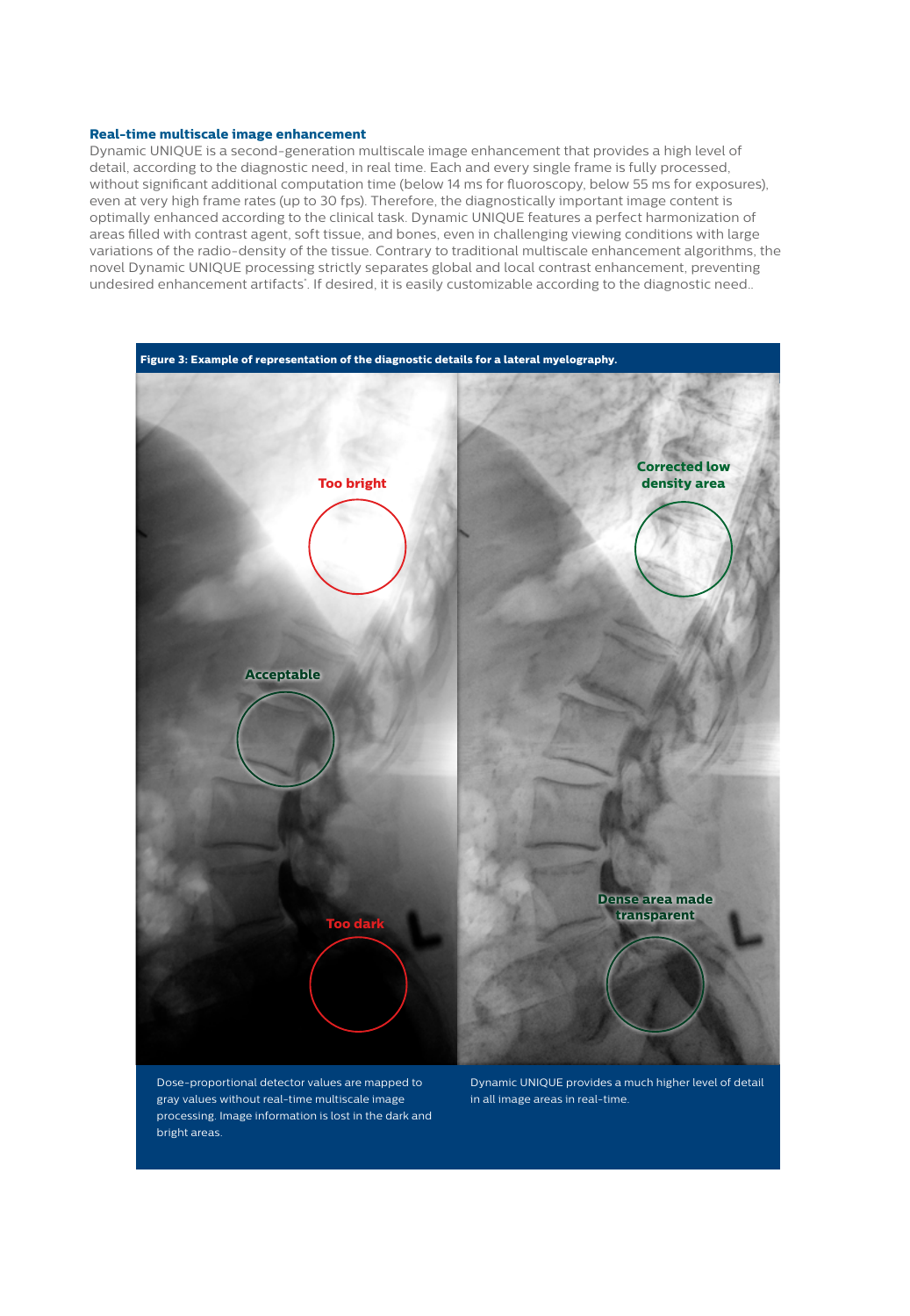## **Digital image processing requirements in fluoroscopy**

Addressing these challenges requires new image processing technology that must comply with the real-time requirements of fluoroscopy. To enable consistent use of low-dose settings, this technology must allow efficient noise suppression and correct representation of diagnostic details even at a low dose level.

To address the imperative for correct brightness and contrast, it must provide a robust, fully automatic stabilization of image brightness over time, as well as fast enhancement of the diagnostically important image content. To decrease the physical burden and manage the radiation exposure that long examinations and re-examinations place on patients, it must promote correct image representation that reduces the need for manual adjustments, enabling operators to focus on the patient and the procedure, rather than the device and its settings.

# **More clarity and confidence with Dynamic UNIQUE**

| <b>Radiologist's</b><br>challenges | Difficulty distinguishing<br>between very small<br>anatomical structures/details<br>and noise. Low dose settings<br>add to the difficulty and can<br>result in longer fluoroscopy<br>times and could make<br>diagnosis more challenging.                                                          | Difficulty observing the whole<br>image immediately. The eyes<br>must adjust, which adds time<br>to diagnosis and causes eye<br>fatigue.                                                                                                                                                                                                                                        | Difficulty distinguishing small,<br>low-contrast structures from<br>high-contrast structures,<br>possibly resulting in more<br>exposures.                                                                                                                                                                                                                |
|------------------------------------|---------------------------------------------------------------------------------------------------------------------------------------------------------------------------------------------------------------------------------------------------------------------------------------------------|---------------------------------------------------------------------------------------------------------------------------------------------------------------------------------------------------------------------------------------------------------------------------------------------------------------------------------------------------------------------------------|----------------------------------------------------------------------------------------------------------------------------------------------------------------------------------------------------------------------------------------------------------------------------------------------------------------------------------------------------------|
| <b>Philips</b><br>answers          | Intelligent spatio-temporal<br>noise suppression<br>· Temporal (inter-frame):<br>Intelligent motion detection<br>for signal averaging in<br>regions without motion<br>· Spatial (intra-frame):<br>Based on a physical noise<br>model for consistent<br>noise suppression                          | <b>Temporal brightness</b><br>stabilization<br>Real-time adjustment of<br>$\bullet$<br>contrast and brightness                                                                                                                                                                                                                                                                  | <b>Multiscale image</b><br>enhancement in real-time<br>· Harmonization of<br>high-contrast and low-<br>contrast structures<br>• Very low computation time<br>for processing every frame                                                                                                                                                                  |
| <b>Benefits</b>                    | <b>Reduced noise impression</b><br>-improved detail visibility<br>· Anatomical details are<br>preserved in every image<br>• No artifacts of moving<br>structures, no lag effect<br>· No shadows of catheters.<br>tubes and lines<br>· Less risk to miss<br>important details<br>· More confidence | <b>Optimal image stability for</b><br>fluoroscopy and spot images<br>at any time<br>· Comfortable viewing<br>at high quality<br>Less risk to re-acquire<br>$\bullet$<br>Fast and stable<br>$\bullet$<br>• Less lost time through<br>less time needed to<br>adapt to the luminosity<br>Ouicker workflow<br>$\bullet$<br>More confidence<br>$\bullet$<br>Less tiring for the eyes | <b>Optimal representation and</b><br>visibility of diagnostically<br>important information<br>Enhancement of<br>diagnostic details<br>(e.g., small vessels,<br>$\bullet$<br>catheters)<br>No enhancement artifacts<br>$\bullet$<br>No image clipping<br>$\bullet$<br>Less risk to miss<br>$\bullet$<br>important details<br>More confidence<br>$\bullet$ |

With Dynamic UNIQUE, Philips offers a modern, elaborate, multi-scale digital image processing that addresses the diagnostic challenges of fluoroscopic X-ray examinations. Exploiting the speed and performance of modern data processing hardware to permit high-quality image processing in real-time. It features intelligent spatiotemporal noise suppression, temporal brightness stabilization, and real-time multiscale image enhancement.

### **Conclusion**

Dynamic UNIQUE is a modern image processing technology, designed to support the operator in performing fluoroscopic examinations fast and safely, even at low dose levels.

It meets the challenges of modern fluoroscopy by combining a robust, artifact-free, easy-to-use multiscale image enhancement with intelligent noise suppression. The diagnostic information of each frame is displayed in real time, with great clarity, the correct brightness, and very low latency. The image representation is consistent and stable even when the image content varies rapidly.

This new level of image quality is also available when documenting clinical cases. All Philips fluoroscopy systems equipped with Dynamic UNIQUE offer as a standard feature the ability to record fluoroscopy sequences without restrictions on duration.